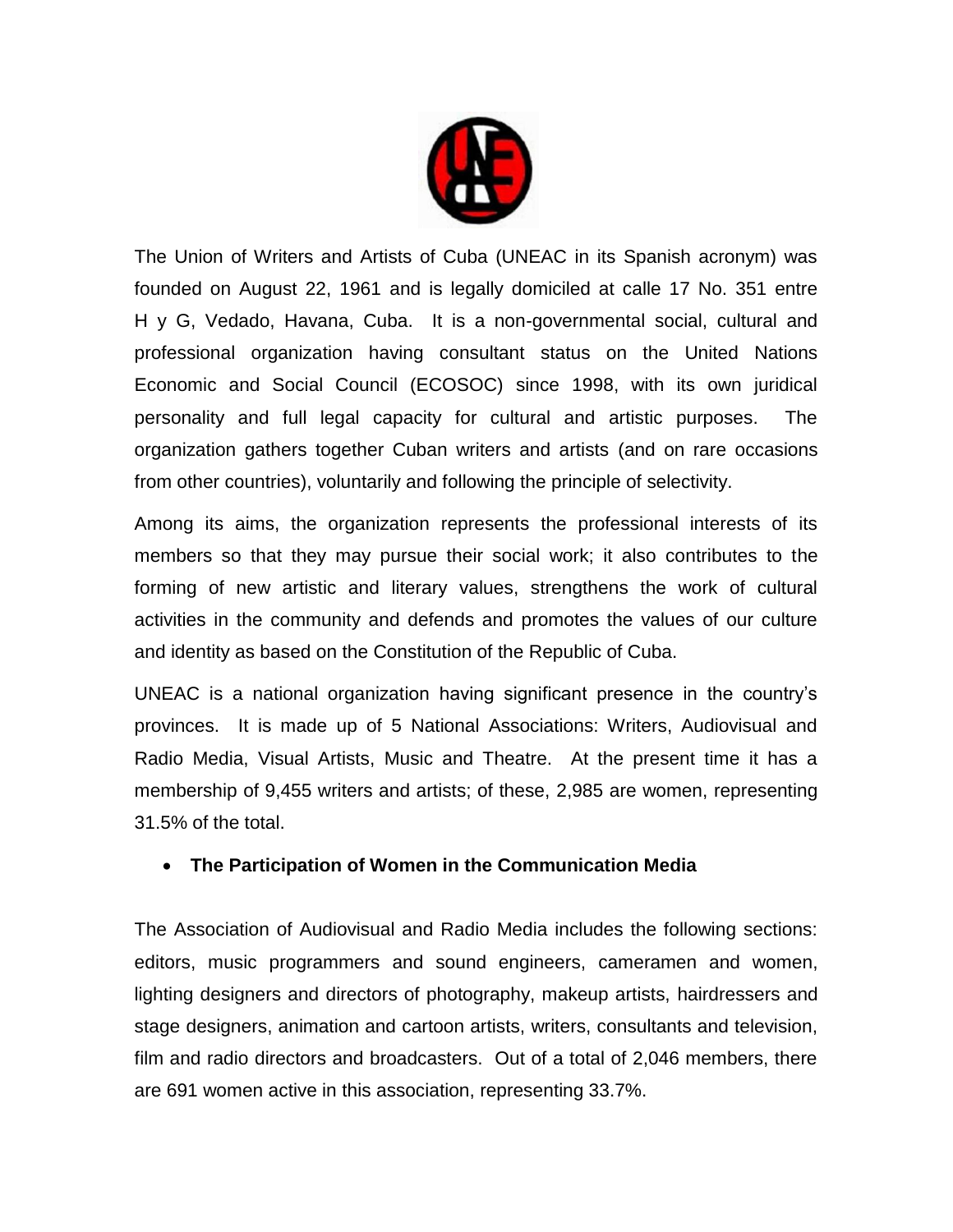Throughout the years it has been in existence, UNEAC has been characterized as an organization where discussion and thinking work hand in hand with the most transcendental ideas associated with the search for social justice. As an organization bringing together writers, artists and intellectuals from Cuba's cultural sphere, UNEAC is consistently vigilant for any manifestation of sexism that may appear in artistic work.

- One example which began several years ago is the **"Huron Azul" information program** broadcast from UNEAC and created by the producer Lizette Vila. This program has dedicated various segments to subjects covering representations of gender in the arts and culture, access for female directors in film-making, women in the visual arts and the treatment of female eroticism in art.
- $\triangleright$  The creation of a segment for monthly discussion about gender and culture is one of the initiatives promoted by UNEAC. This regular segment called *Mirar desde la sospecha* (Looking from the Point of View of Suspicion) was coordinated jointly with the Faculty of Audiovisual Communication Media Arts at the University of the Arts (ISA) and ran through 2011 and 2012. Each of its discussions was an invitation to dialogue and think about representations of gender in Cuban arts and culture.
- Exchanges have been carried out between artists and researchers in order to discuss subjects dealing with audiovisual creation, literature, history, music, TV programs, female producers and the treatment of gender-oriented subjects in children's programs, just to name a few. The proposals were always associated with gender-related problems including sexism in the representation of men and women, gender violence in cultural and artistic productions, treatment of sexual diversity, etc.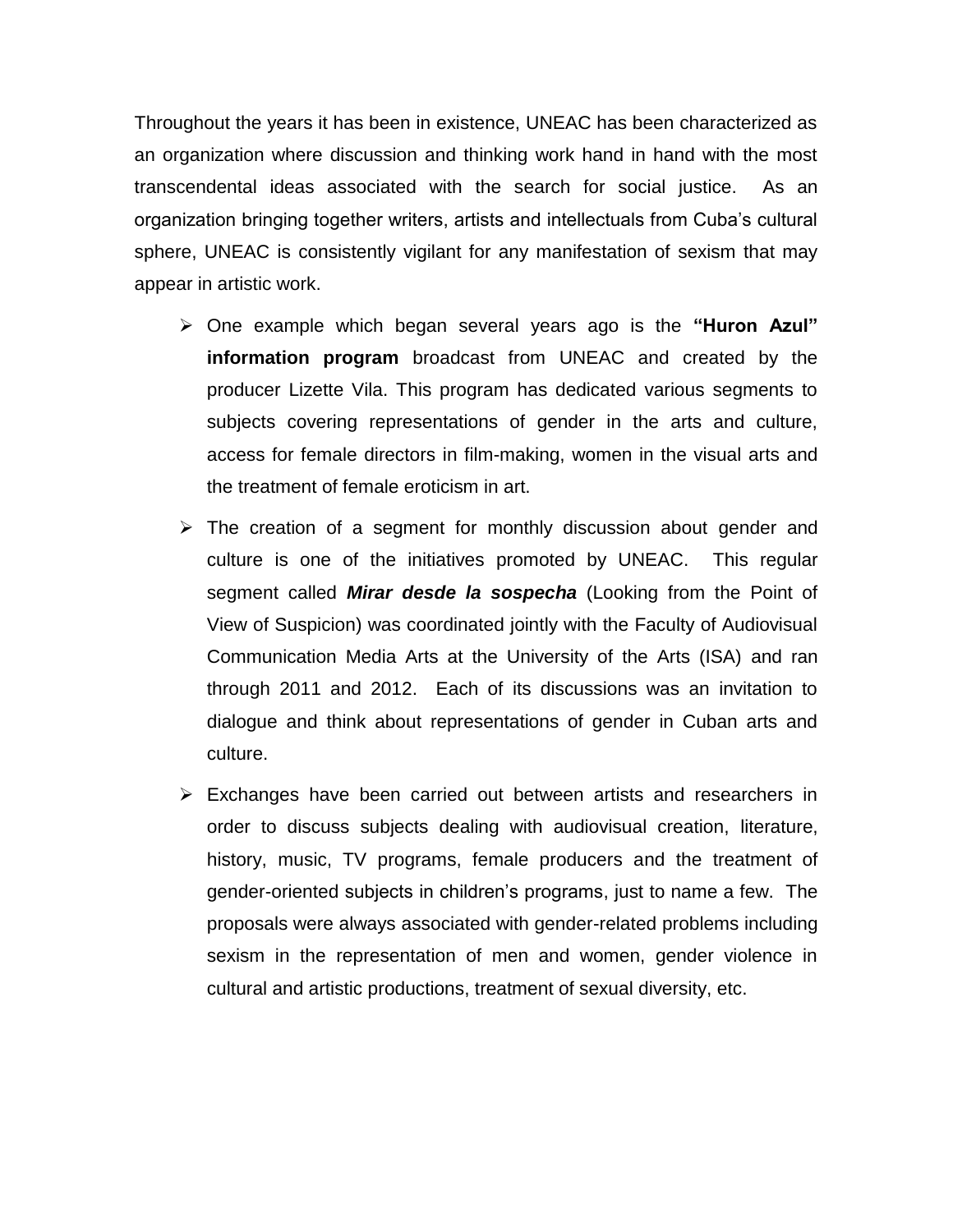With such initiatives, the trend is set for provocative art and culture which is able to mobilize thinking and perceptions while contributing to creating an inclusive artistic canon. The possibility of conceiving these discussions has been proof of UNEAC's concern and commitment with these matters.

Thanks to the regularity with which these segments have been appearing, a discussion has been created with participating TV administrators and producers, starting with some television proposals that were generating questions about the treatment and representation of women. These encounters took place with specialists dedicated to the study of gender issues in the communication and audiovisual media in general.

It is also worthwhile to point to the role of women producers in the Cuban cinema. Movies were born silent, but also male. They became a venue for stories to be told and legitimated on the basis of stereotyped images and always from the point of view and conception of the dominant sex. Cuba was no exception.

From the beginnings of our institution, many women in film were working as production assistants, assistant directors, producers and scriptwriters. The most significant case is that of Sara Gómez (1943-1974) who, even though she started as an assistant director in feature films, also directed several documentaries during that period along with her first feature-length film *De cierta manera* (1974).

In the 1990s, other women also went into directing from a start in production, assistant direction and scriptwriting, such as Marina Ochoa who, in the 1970s, started as assistant director until taking over as full director of her documentaries in 1997.

Rebeca Chávez also starts as a film critic; in 1984 she begins to direct documentaries but she doesn't make her first feature-length film until 2009: *Ciudad en rojo.* Another important name in those years is Lizette Vila Espinosa who in the 1980s first worked as music programmer and music consultant; by the end of that decade she had gone on to direct her first documentaries.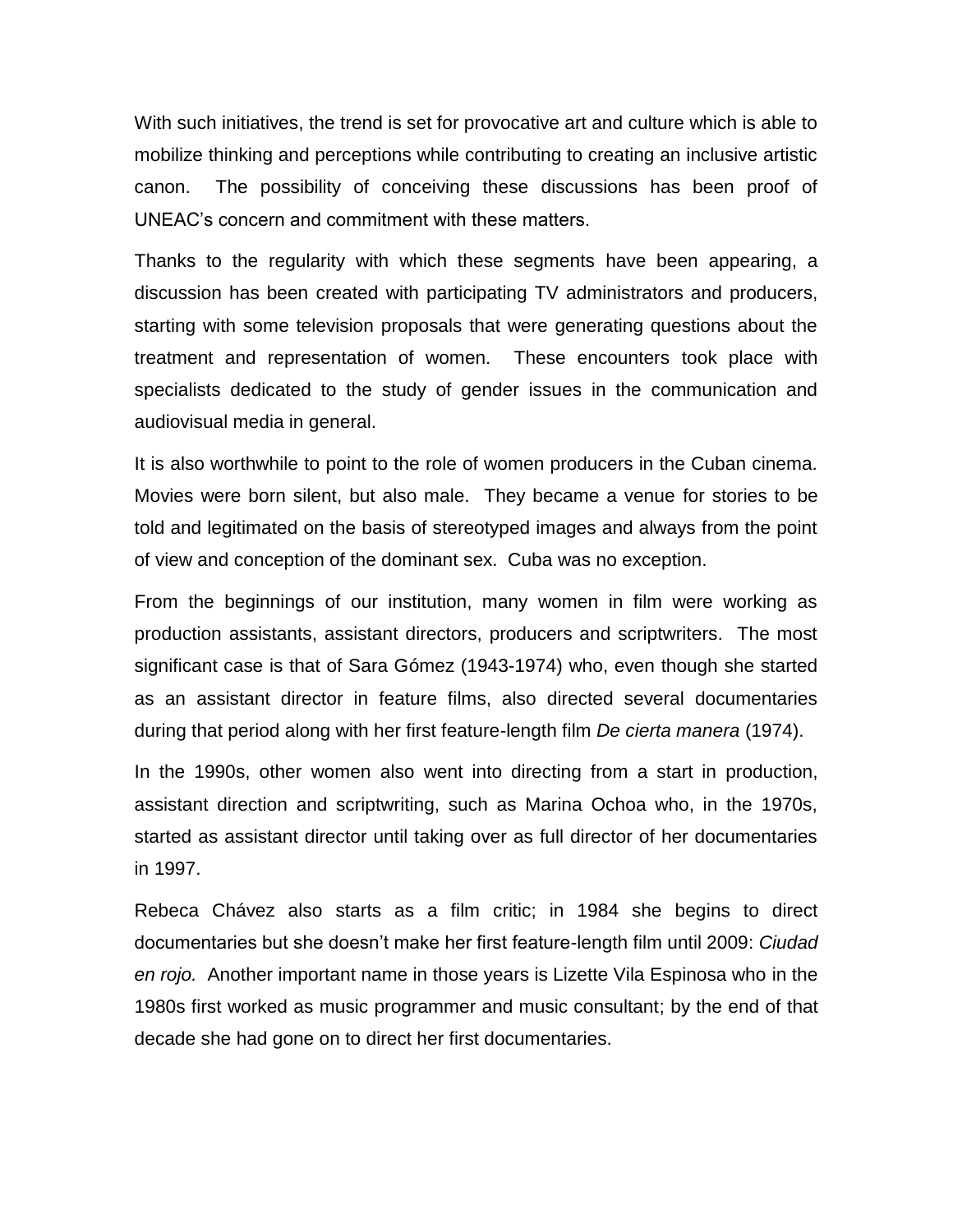Little by little, women are becoming more involved in the direction of documentaries, animated and fiction features.

- $\triangleright$  In 2010, within the framework of the Non-Violence Against Women Session, a colloquium was held at UNEAC national headquarters entitled *Tiene que haber otro modo: Violencia y Contraviolencia de genero en las Artes* (There has to be Another Way: Gender Violence and Counter-Violence in the Arts). This event was accompanied by a visual art exhibition on the subject.
- $\triangleright$  Talks have been given at UNEAC along with encounters dedicated to the subject of the representation of women in television productions and in advertising. Cuban scholars on the subject and specialists form all around the world have shared their views with anyone who has wanted to take part in these encounters.
- In November of 2011, space was given to *Gender Violence in Popular Cuban Music* and as a result of that an article by the critic and musicologist Joaquin Borges Triana was published in the press, producing the discussion about representing these subjects in video clips. Several discussions about sexism in Cuban video clips have taken place in opinion segments, attended by interested directors and creators.
- $\triangleright$  One of the most important results of these years of work was the workshop given for producers and artists in the province of Camagüey in November of 2012. The workshop entitled *Gender and Creation: the commitment of seeing* had great impact since their coordinators were there to talk about the subject of gender representations in art and culture and the need for commitment with these subjects so that television productions, and artistic productions in general, would assume a less sexist stance.